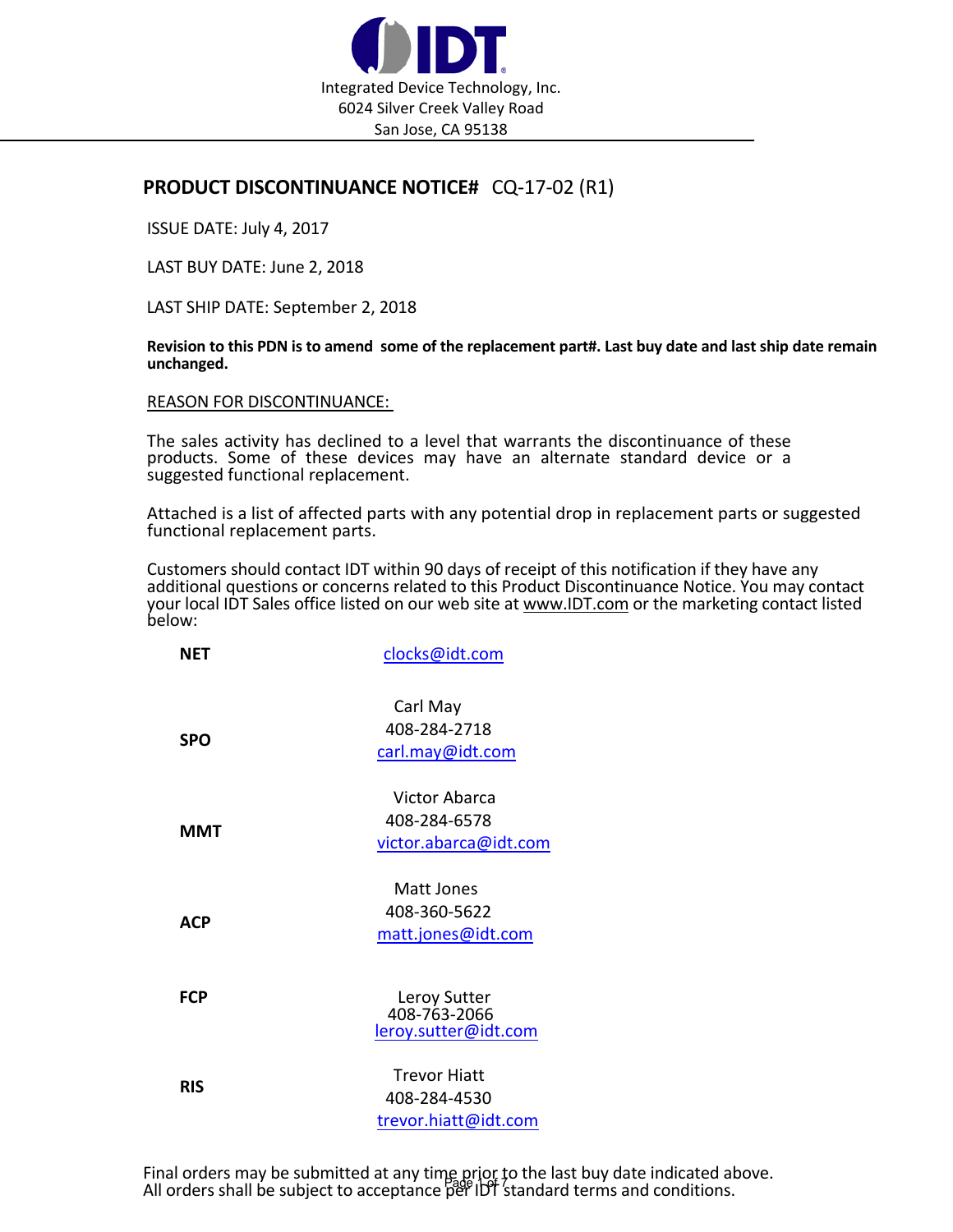

| <b>Device to be Discontinued</b> | <b>Drop in Replacement</b> | <b>Functional Replacement</b> | <b>Replacement Part</b> | <b>Product Group</b> |
|----------------------------------|----------------------------|-------------------------------|-------------------------|----------------------|
|                                  |                            |                               | Availability            |                      |
| 709349L6PFG                      | None                       | None                          | N/A                     | SPO                  |
| 709349L6PFG8                     | None                       | None                          | N/A                     | SPO                  |
| 709349L7PFGI                     | None                       | None                          | N/A                     | SPO                  |
| 709349L7PFGI8                    | None                       | None                          | N/A                     | SPO                  |
| 70EBP1308                        | None                       | None                          | N/A                     | RIS                  |
| 70P254L55BYGI                    | None                       | None                          | N/A                     | SPO                  |
| 70P254L55BYGI8                   | None                       | None                          | N/A                     | SPO                  |
| 70V7319S166BCGI                  | None                       | None                          | N/A                     | SPO                  |
| 70V9389L7PRFG                    | None                       | None                          | N/A                     | SPO                  |
| 70V9389L7PRFG8                   | None                       | None                          | N/A                     | SPO                  |
| 72200L10TPG                      | None                       | None                          | N/A                     | SPO                  |
| 72210L10TPG                      | None                       | None                          | N/A                     | SPO                  |
| 72420L10TPG                      | None                       | None                          | N/A                     | SPO                  |
| 72821L10PFG                      | None                       | None                          | N/A                     | SPO                  |
| 72821L10PFG8                     | None                       | None                          | N/A                     | SPO                  |
| 72T36115L4-4BBG                  |                            |                               | N/A                     | SPO                  |
| 72V70180PFG                      | None                       | None                          | N/A                     | SPO                  |
|                                  | None                       | None                          |                         |                      |
| 72V70180PFG8                     | None                       | None                          | N/A                     | SPO                  |
| 72V73260BBG                      | None                       | None                          | N/A                     | SPO                  |
| 72V73260BBG8                     | None                       | None                          | N/A                     | SPO                  |
| 80KSW0002ALG                     | None                       | 80RXS1632AALG                 | Available now           | <b>RIS</b>           |
| 80KSW0002ALG8                    | None                       | 80RXS1632AALG                 | Available now           | RIS                  |
| 80KSW0002ALGI                    | None                       | 80RXS1632AALGI                | Available now           | <b>RIS</b>           |
| 80KSW0002ALGI8                   | None                       | 80RXS1632AALG                 | Available now           | <b>RIS</b>           |
| 80KSW0002AR                      | None                       | 80RXS1632AALG                 | Available now           | <b>RIS</b>           |
| 80KSW0002ARI                     | None                       | 80RXS1632AALGI                | Available now           | <b>RIS</b>           |
| 80KSW0002HMG                     | None                       | 80RXS1632AALG                 | Available now           | <b>RIS</b>           |
| 80KSW0002HMGI                    | None                       | 80RXS1632AALGI                | Available now           | <b>RIS</b>           |
| 80KSW0004AR                      | None                       | 80RXS1632AALG                 | Available now           | <b>RIS</b>           |
| 80KSW0004ARI                     |                            | 80RXS1632AALGI                | Available now           | <b>RIS</b>           |
|                                  | None                       |                               |                         |                      |
| 80KSW0005BRI-FRE                 | None                       | None                          | N/A                     | <b>RIS</b>           |
| 82P2910ABBG                      | None                       | None                          | N/A                     | SPO                  |
| 82P2910ABBG8                     | None                       | None                          | N/A                     | SPO                  |
| 82V2058LBBG                      | None                       | None                          | N/A                     | SPO                  |
| 89H12NT12G2ZCHL                  | 89H12NT12G2ZCHLG           | None                          | Available now           | ACP                  |
| 89H12NT12G2ZCHL8                 | 89H12NT12G2ZCHLG8          | None                          | Available now           | ACP                  |
| 89H12NT12G2ZCHLI                 | 89H12NT12G2ZCHLGI          | None                          | Available now           | ACP                  |
| 89H12NT12G2ZCHLI8                | 89H12NT12G2ZCHLGI8         | None                          | Available now           | ACP                  |
| 89H16NT16G2ZCHL                  | 89H16NT16G2ZCHLG           | None                          | Available now           | ACP                  |
|                                  |                            |                               |                         |                      |
| 89H16NT16G2ZCHL8                 | 89H16NT16G2ZCHLG8          | None                          | Available now           | ACP                  |
| 89H16NT16G2ZCHLI                 | 89H16NT16G2ZCHLGI          | None                          | Available now           | ACP                  |
| 89H16NT16G2ZCHLI8                | 89H16NT16G2ZCHLGI8         | None                          | Available now           | ACP                  |
| 89H16T16AG2ZCHL                  | 89H16T16AG2ZCHLG           | None                          | Available now           | ACP                  |
| 89H16T16AG2ZCHL8                 | 89H16T16AG2ZCHLG8          | None                          | Available now           | ACP                  |
| 89H16T16AG2ZCHLI                 | 89H16T16AG2ZCHLGI          | None                          | Available now           | ACP                  |
| 89H16T16AG2ZCHLI8                | 89H16T16AG2ZCHLGI8         | None                          | Available now           | ACP                  |
| 89H24NT24G2ZBHL                  | 89H24NT24G2ZBHLG           | None                          | Available now           | ACP                  |
| 89H24NT24G2ZBHL8                 | 89H24NT24G2ZBHLG8          | None                          | Available now           | ACP                  |
| 89H24NT24G2ZBHLI                 | 89H24NT24G2ZBHLGI          | None                          | Available now           | ACP                  |
| 89H24NT24G2ZBHLI8                | 89H24NT24G2ZBHLGI8         | None                          | Available now           | ACP                  |
|                                  | 89H24NT24G2ZCHLG           |                               | Available now           | ACP                  |
| 89H24NT24G2ZCHL                  |                            | None                          |                         |                      |
| 89H24NT24G2ZCHL8                 | 89H24NT24G2ZCHLG8          | None                          | Available now           | ACP                  |
| 89H24NT24G2ZCHLI                 | 89H24NT24G2ZCHLGI          | None                          | Available now           | ACP                  |
| 89H24NT24G2ZCHLI8                | 89H24NT24G2ZCHLGI8         | None                          | Available now           | ACP                  |
| 89H24NT6AG2ZBHL                  | 89H24NT6AG2ZBHLG           | None                          | Available now           | ACP                  |
| 89H24NT6AG2ZBHL8                 | 89H24NT6AG2ZBHLG8          | None                          | Available now           | ACP                  |
| 89H24NT6AG2ZBHLI                 | 89H24NT6AG2ZBHLGI          | None                          | Available now           | ACP                  |
| 89H24NT6AG2ZBHLI8                | 89H24NT6AG2ZBHLGI8         | None                          | Available now           | ACP                  |
| 89H24NT6AG2ZCHL                  | 89H24NT6AG2ZCHLG           | None                          | Available now           | ACP                  |
| 89H24NT6AG2ZCHL8                 | 89H24NT6AG2ZCHLG8          | None                          | Available now           | ACP                  |
| 89H24NT6AG2ZCHLI                 | 89H24NT6AG2ZCHLGI          | None                          | Available now           | ACP                  |
| 89H24NT6AG2ZCHLI8                | 89H24NT6AG2ZCHLGI8         | None                          | Available now           | ACP                  |
| 89H32H8G2ZCBL                    | 89H32H8G2ZCBLG             | None                          | Available now           | ACP                  |
| 89H32H8G2ZCBL8                   | 89H32H8G2ZCBLG8            | None                          | Available now           | ACP                  |
| 89H32H8G2ZCBLI                   | 89H32H8G2ZCBLGI            | None                          | Available now           | ACP                  |
| 89H32H8G2ZCBLI8                  | 89H32H8G2ZCBLGI8           | None                          | Available now           | ACP                  |
| 89H32H8G3YCHL                    | 89H32H8G3YCHLG             | None                          | Available now           | ACP                  |
| 89H32H8G3YCHL8                   | 89H32H8G3YCHLG8            | None                          | Available now           | ACP                  |
| 89H32H8G3YCHLI                   | 89H32H8G3YCHLGI            | None                          | Available now           | ACP                  |
| 89H32H8G3YCHLI8                  | 89H32H8G3YCHLGI8           | None                          | Available now           | ACP                  |
| 89H32NT24AG2ZBHL                 | 89H32NT24AG2ZBHLG          | None                          | Available now           | ACP                  |
| 89H32NT24AG2ZBHL8                | 89H32NT24AG2ZBHLG8         | None                          | Available now           | ACP                  |
| 89H32NT24AG2ZBHLI                | 89H32NT24AG2ZBHLGI         | None                          | Available now           | ACP                  |
| 89H32NT24AG2ZBHLI8               | None                       | None                          | N/A                     | ACP                  |
| 89H32NT24AG2ZCHL                 | 89H32NT24AG2ZCHLG          | None                          | Available now           | ACP                  |
| 89H32NT24AG2ZCHL8                | 89H32NT24AG2ZCHLG8         | None                          | Available now           | ACP                  |
| 89H32NT24AG2ZCHLI                | 89H32NT24AG2ZCHLGI         | None                          | Available now           | ACP                  |
| 89H32NT24AG2ZCHLI8               | None                       | None                          | N/A                     | ACP                  |
| 89H32NT24BG2ZBHL                 | 89H32NT24BG2ZBHLG          | None                          | Available now           | ACP                  |
| 89H32NT24BG2ZBHL8                | 89H32NT24BG2ZBHLG8         | None                          | Available now           | ACP                  |
| 89H32NT24BG2ZBHLI                | 89H32NT24BG2ZBHLGI         | None                          | Available now           | ACP                  |
| 89H32NT24BG2ZBHLI8               | None                       | None                          | N/A                     | ACP                  |
| 89H32NT24BG2ZCHL                 | 89H32NT24BG2ZCHLG          | None                          | Available now           | ACP                  |
| 89H32NT24BG2ZCHL8                | 89H32NT24BG2ZCHLG8         | None                          | Available now           | ACP                  |
| 89H32NT24BG2ZCHLI                | 89H32NT24BG2ZCHLGI         | None                          | Available now           | ACP                  |
| 89H32NT24BG2ZCHLI8               | None                       | None                          | N/A                     | ACP                  |
| 89H32NT8AG2ZBHL                  | 89H32NT8AG2ZBHLG           | None                          | Available now           | ACP                  |
| 89H32NT8AG2ZBHL8                 | 89H32NT8AG2ZBHLG8          | None                          | Available now           | ACP                  |
| 89H32NT8AG2ZBHLI                 | 89H32NT8AG2ZBHLGI          | None                          | Available now           | ACP                  |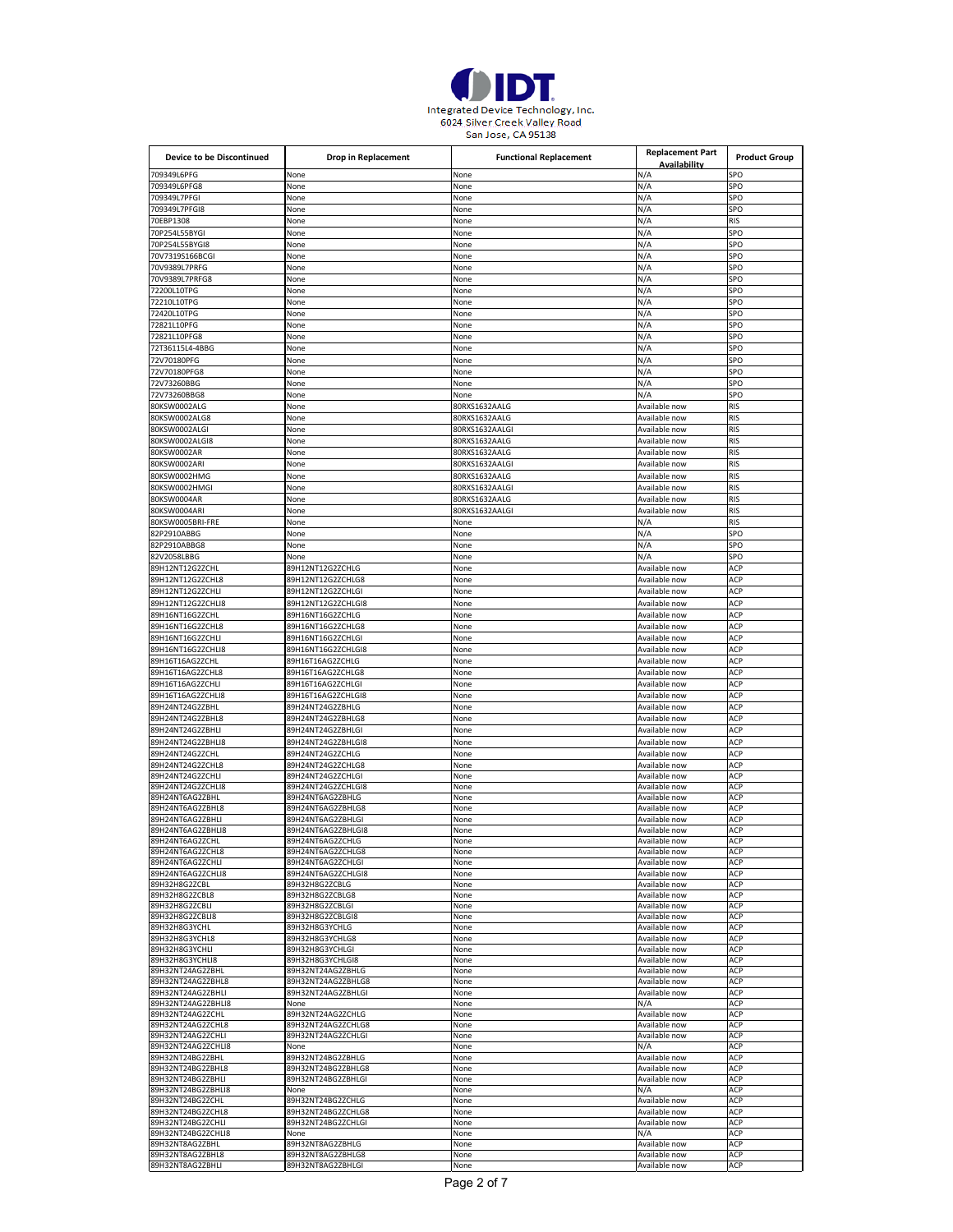

| <b>Device to be Discontinued</b>     | <b>Drop in Replacement</b>              | <b>Functional Replacement</b> | <b>Replacement Part</b><br>Availability | <b>Product Group</b> |
|--------------------------------------|-----------------------------------------|-------------------------------|-----------------------------------------|----------------------|
| 89H32NT8AG2ZBHLI8                    | 89H32NT8AG2ZBHLGI8                      | None                          | Available now                           | ACP                  |
| 89H32NT8AG2ZCHL                      | 89H32NT8AG2ZCHLG                        | None                          | Available now                           | ACP                  |
| 39H32NT8AG2ZCHL8<br>89H32NT8AG2ZCHLI | 89H32NT8AG2ZCHLG8                       | None                          | Available now                           | ACP<br>ACP           |
| 89H32NT8AG2ZCHLI8                    | 89H32NT8AG2ZCHLGI<br>89H32NT8AG2ZCHLGI8 | None<br>None                  | Available now<br>Available now          | ACP                  |
| 89H32NT8BG2ZBHL                      | 89H32NT8BG2ZBHLG                        | None                          | Available now                           | ACP                  |
| 89H32NT8BG2ZBHL8                     | 89H32NT8BG2ZBHLG8                       | None                          | Available now                           | ACP                  |
| 89H32NT8BG2ZBHLI                     | 89H32NT8BG2ZBHLGI                       | None                          | Available now                           | ACP                  |
| 89H32NT8BG2ZBHLI8                    | 89H32NT8BG2ZBHLGI8                      | None                          | Available now                           | ACP                  |
| 89H32NT8BG2ZCHL                      | 89H32NT8BG2ZCHLG                        | None                          | Available now                           | ACP                  |
| 89H32NT8BG2ZCHL8                     | 89H32NT8BG2ZCHLG8                       | None                          | Available now                           | ACP                  |
| 89H32NT8BG2ZCHLI                     | 89H32NT8BG2ZCHLGI                       | None                          | Available now                           | ACP                  |
| 89H32NT8BG2ZCHLI8                    | 89H32NT8BG2ZCHLGI8                      | None                          | Available now                           | ACP                  |
| 89H32T8G2ZCBL                        | 89H32H8G2ZCBLG                          | None                          | Available now                           | ACP                  |
| 89H32T8G2ZCBL8                       | 89H32H8G2ZCBLG8                         | None                          | Available now                           | ACP                  |
| 89H32T8G2ZCBLI                       | 89H32H8G2ZCBLGI                         | None                          | Available now                           | ACP                  |
| 89H32T8G2ZCBLI8                      | 89H32H8G2ZCBLGI8                        | None                          | Available now                           | ACP                  |
| 89H34H16G2ZCBL                       | 89H34H16G2ZCBLG                         | None                          | Available now                           | ACP                  |
| 89H34H16G2ZCBLI                      | 89H34H16G2ZCBLGI                        | None                          | Available now                           | ACP                  |
| 89H48H12AG2ZCBL                      | 89H48H12AG2ZCBLG                        | None                          | Available now                           | ACP                  |
| 89H48H12AG2ZCBLI<br>89H48H12BG2ZCBL  | 89H48H12AG2ZCBLGI<br>89H48H12BG2ZCBLG   | None<br>None                  | Available now<br>Available now          | ACP<br>ACP           |
| 89H48H12BG2ZCBLI                     |                                         | None                          | Available now                           | ACP                  |
| 89H48H12G2ZCBL                       | 89H48H12BG2ZCBLGI<br>89H48H12G2ZCBLG    |                               | Available now                           | ACP                  |
| 89H48H12G2ZCBL8                      | 89H48H12G2ZCBLG8                        | None<br>None                  | Available now                           | ACP                  |
| 89H48H12G2ZCBLI                      | 89H48H12G2ZCBLGI                        | None                          | Available now                           | ACP                  |
| 89H48H12G2ZCBLI8                     | 89H48H12G2ZCBLGI8                       | None                          | Available now                           | ACP                  |
| 89H48H12G2ZDBL                       | 89H48H12G2ZDBLG                         | None                          | Available now                           | ACP                  |
| 89H48H12G2ZDBL8                      | 89H48H12G2ZDBLG8                        | None                          | Available now                           | ACP                  |
| 89H48H12G2ZDBLI                      | 89H48H12G2ZDBLGI                        | None                          | Available now                           | ACP                  |
| 39H48H12G2ZDBLI8                     | 89H48H12G2ZDBLGI8                       | None                          | Available now                           | ACP                  |
| 89H48H12G3YBHLG                      | 89H48H12G3YCHLG                         | None                          | Available now                           | ACP                  |
| 89H48H12G3YCHL                       | 89H48H12G3YCHLG                         | None                          | Available now                           | ACP                  |
| 89H48H12G3YCHL8                      | 89H48H12G3YCHLG8                        | None                          | Available now                           | ACP                  |
| 89H48H12G3YCHLI                      | 89H48H12G3YCHLGI                        | None                          | Available now                           | ACP                  |
| 89H48H12G3YCHLI8                     | 89H48H12G3YCHLGI8                       | None                          | Available now                           | ACP                  |
| 89H48T12G2ZCBL                       | 89H48T12G2ZCBLG                         | None                          | Available now                           | ACP                  |
| 89H48T12G2ZCBL8                      | 89H48T12G2ZCBLG8                        | None                          | Available now                           | ACP                  |
| 89H48T12G2ZCBLI                      | 89H48T12G2ZCBLGI                        | None                          | Available now                           | ACP                  |
| 89H48T12G2ZCBLI8                     | 89H48T12G2ZCBLGI8                       | None                          | Available now                           | ACP                  |
| 89H48T12G2ZDBL                       | 89H48T12G2ZDBLG                         | None                          | Available now                           | ACP                  |
| 89H48T12G2ZDBL8                      | 89H48T12G2ZDBLG8                        | None                          | Available now                           | ACP                  |
| 89H48T12G2ZDBLI                      | 89H48T12G2ZDBLGI                        | None                          | Available now                           | ACP                  |
| 89H48T12G2ZDBLI8                     | 89H48T12G2ZDBLGI8                       | None                          | Available now                           | ACP                  |
| 89H64H16AG2ZCBL                      | 89H64H16AG2ZCBLG                        | None                          | Available now                           | ACP                  |
| 89H64H16AG2ZCBLI                     | 89H64H16AG2ZCBLGI                       | None                          | Available now                           | ACP                  |
| 89H64H16G2ZCBL                       | 89H64H16G2ZCBLG                         | None                          | Available now                           | ACP                  |
| 89H64H16G2ZCBLI                      | 89H64H16G2ZCBLGI                        | None                          | Available now                           | ACP                  |
| 89H64H16G3YBBLG                      | 89H64H16G3YCBLG                         | None                          | Available now                           | ACP                  |
| 89H64H16G3YCBL                       | 89H64H16G3YCBLG                         | None                          | Available now                           | ACP                  |
| 89H64H16G3YCBLI                      | 89H64H16G3YCBLGI                        | None                          | Available now                           | ACP                  |
| 89HAL808G2ZBHL                       | None                                    | None                          | N/A                                     | ACP                  |
| 89HAL808G2ZBHL8<br>89HAL808G2ZBHLG   | None<br>None                            | None                          | N/A<br>N/A                              | ACP<br>ACP           |
| 89HAL808G2ZBHLG8                     | None                                    | None<br>None                  | N/A                                     | ACP                  |
| 39HAL808G2ZBHLGI                     | None                                    | None                          | N/A                                     | ACP                  |
| 89HAL808G2ZBHLGI8                    | None                                    | None                          | N/A                                     | ACP                  |
| 89HAL808G2ZBHLI                      | None                                    | None                          | N/A                                     | ACP                  |
| 89HAL808G2ZBHLI8                     | None                                    | None                          | N/A                                     | ACP                  |
| 89HAL808G2ZCHL                       | None                                    | None                          | N/A                                     | ACP                  |
| 89HAL808G2ZCHL8                      | None                                    | None                          | N/A                                     | ACP                  |
| 9HAL808G2ZCHLG                       |                                         | vone                          | 97 A                                    |                      |
| 89HAL808G2ZCHLG8                     | None                                    | None                          | N/A                                     | ACP                  |
| 89HAL808G2ZCHLI                      | None                                    | None                          | N/A                                     | ACP                  |
| 89HAL808G2ZCHLI8                     | None                                    | None                          | N/A                                     | ACP                  |
| 89HI0524G2PSZCALG                    | None                                    | None                          | N/A                                     | ACP                  |
| 89HI0524G2PSZCALG8                   | None                                    | None                          | N/A                                     | ACP                  |
| 89HMPEB383ZBNQ                       | None                                    | 89HPEB383ZBEMG                | Available now                           | ACP                  |
| 89HMPEB383ZBNQ8                      | None                                    | 89HPEB383ZBEMG8               | Available now                           | ACP                  |
| 89HMPEB383ZBNQG                      | None                                    | 89HPEB383ZBEMG                | Available now                           | ACP                  |
| 89HMPEB383ZBNQG8                     | None                                    | 89HPEB383ZBEMG8               | Available now                           | ACP                  |
| 89HMPEB383ZBNQGI                     | None                                    | 89HPEB383ZBEMGI               | Available now                           | ACP                  |
| 89HMPEB383ZBNQGI8                    | None                                    | 89HPEB383ZBEMGI8              | Available now                           | ACP                  |
| 89HMPEB383ZBNQI                      | None                                    | 89HPEB383ZBEMGI               | Available now                           | ACP                  |
| 89HMPEB383ZBNQI8                     | None                                    | 89HPEB383ZBEMGI8              | Available now                           | ACP                  |
| 89HP0504PZBAB<br>89HP0504PZBAB8      | 89HP0504PZBABG<br>89HP0504PZBABG8       | None<br>None                  | Available now<br>Available now          | ACP<br>ACP           |
| 89HP0504PZBABI                       | 89HP0504PZBABGI8                        | None                          | Available now                           | ACP                  |
| 89HP0504PZBABI8                      | 89HP0504PZBABGI8                        | None                          | Available now                           | ACP                  |
| 89HP0508PZBAB                        | 89HP0508PZBABG                          | None                          | Available now                           | ACP                  |
| 89HP0508PZBAB8                       | 89HP0508PZBABG8                         | None                          | Available now                           | ACP                  |
| 89HP0508PZBABI                       | 89HP0508PZBABGI                         | None                          | Available now                           | ACP                  |
| 89HP0508PZBABI8                      | 89HP0508PZBABGI8                        | None                          | Available now                           | ACP                  |
| 89HP0604RZBAB                        | 89HP0604RZBABG                          | None                          | Available now                           | ACP                  |
| 89HP0604RZBAB8                       | 89HP0604RZBABG8                         | None                          | Available now                           | ACP                  |
| 89HP0604RZBABI                       | 89HP0604RZBABGI8                        | None                          | Available now                           | ACP                  |
| 89HP0604RZBABI8                      | 89HP0604RZBABGI8                        | None                          | Available now                           | ACP                  |
| 89HP0604SZBAB                        | 89HP0604SZBABG                          | None                          | Available now                           | ACP                  |
| 89HP0604SZBAB8                       | 89HP0604SZBABG8                         | None                          | Available now                           | ACP                  |
| 89HP0604SZBABI                       | 89HP0604SZBABGI                         | None                          | Available now                           | ACP                  |
|                                      |                                         |                               |                                         | ACP                  |
| 89HP0604SZBABI8                      | 89HP0604SZBABGI8                        | None                          | Available now                           |                      |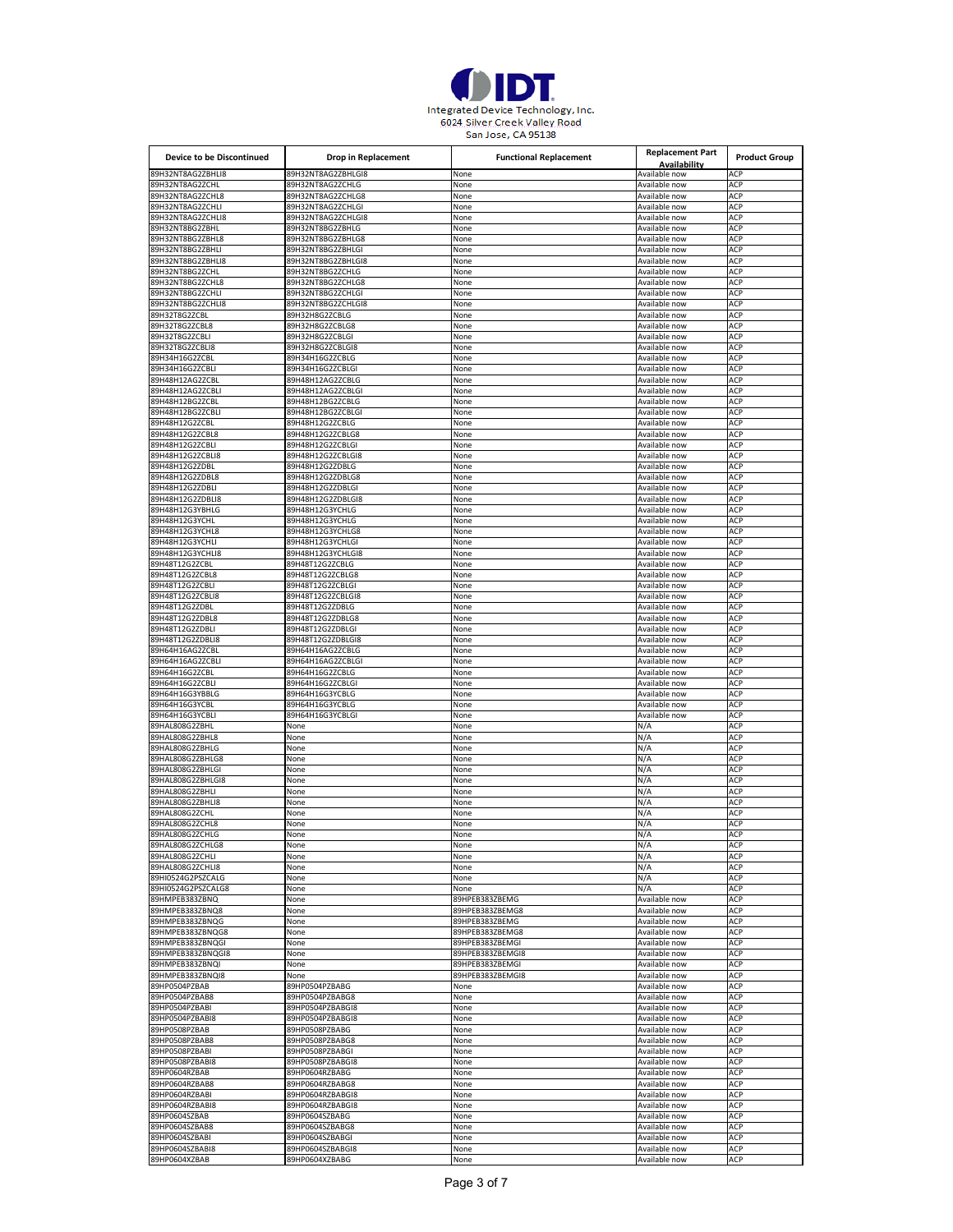

| <b>Device to be Discontinued</b>        | Drop in Replacement                      | <b>Functional Replacement</b>       | <b>Replacement Part</b>        | <b>Product Group</b> |
|-----------------------------------------|------------------------------------------|-------------------------------------|--------------------------------|----------------------|
|                                         |                                          |                                     | Availability                   |                      |
| 89HP0604XZBAB8                          | 89HP0604XZBABG8                          | None                                | Available now                  | ACP                  |
| 89HP0604XZBABI                          | 89HP0604XZBABGI                          | None                                | Available now                  | ACP                  |
| 89HP0604XZBABI8                         | 89HP0604XZBABGI8                         | None                                | Available now                  | ACP                  |
| 89HP0608RZBAB                           | 89HP0608RZBABG                           | None                                | Available now                  | ACP                  |
| 89HP0608RZBAB8                          | 89HP0608RZBABG8                          | None                                | Available now                  | ACP                  |
| 89HP0608RZBABI                          | 89HP0608RZBABGI                          | None                                | Available now                  | ACP                  |
| 89HP0608RZBABI8                         | 89HP0608RZBABGI8                         | None                                | Available now                  | ACP                  |
| 89HP0608SZBAB                           | 89HP0608SZBABG                           | None                                | Available now                  | ACP                  |
| 89HP0608SZBAB8                          | 89HP0608SZBABG8                          | None                                | Available now                  | ACP                  |
| 89HP0608SZBABI                          | 89HP0608SZBABGI                          | None                                | Available now                  | ACP                  |
| 89HP0608SZBABI8                         | 89HP0608SZBABGI8                         | None                                | Available now                  | ACP                  |
| 89HP0608XZBAB                           | 89HP0608XZBABG                           | None                                | Available now                  | ACP                  |
| 89HP0608XZBAB8                          | 89HP0608XZBABG8                          | None                                | Available now                  | ACP                  |
| 89HP0608XZBABI                          | 89HP0608XZBABGI                          | None                                | Available now                  | ACP                  |
| 89HP0608XZBABI8                         | 89HP0608XZBABGI8                         | None                                | Available now                  | ACP                  |
| 89HPEB383ZANQG                          | None                                     | 89HPEB383ZAEMG                      | Available now                  | ACP                  |
| 89HPEB383ZANQG8                         | None                                     | 89HPEB383ZAEMG8                     | Available now<br>Available now | ACP                  |
| 89HPEB383ZANQGI<br>89HPEB383ZANQGI8     | None                                     | 89HPEB383ZAEMGI8                    |                                | ACP<br>ACP           |
| 89HPEB383ZBNQ                           | None<br>None                             | 89HPEB383ZAEMGI<br>89HPEB383ZBEMG   | Available now<br>Available now | ACP                  |
| 89HPEB383ZBNQ8                          |                                          | 89HPEB383ZBEMG8                     | Available now                  | ACP                  |
| 89HPEB383ZBNQG                          | None<br>None                             | 89HPEB383ZBEMGI                     | Available now                  | ACP                  |
|                                         |                                          |                                     |                                | ACP                  |
| 89HPEB383ZBNQGI8<br>89HPEB383ZBNQI      | None                                     | 89HPEB383ZBEMGI8<br>89HPEB383ZBEMGI | Available now<br>Available now | ACP                  |
| 89HPEB383ZBNQI8                         | None<br>None                             | 89HPEB383ZBEMGI8                    | Available now                  | ACP                  |
|                                         |                                          |                                     |                                | ACP                  |
| 89HPES10T4G2ZABC                        | 89HPES10T4G2ZBBC<br>89HPES10T4G2ZBBC8    | None                                | Available now<br>Available now | ACP                  |
| 89HPES10T4G2ZABC8<br>89HPES10T4G2ZABCG  | 89HPES10T4G2ZBBCG                        | None<br>None                        | Available now                  | ACP                  |
| 89HPES10T4G2ZABCG8                      | 89HPES10T4G2ZBBCG8                       | None                                | Available now                  | ACP                  |
|                                         | 89HPES10T4G2ZBBCGI                       |                                     | Available now                  |                      |
| 89HPES10T4G2ZABCGI<br>89HPES10T4G2ZABCI | 89HPES10T4G2ZBBCI                        | None<br>None                        | Available now                  | ACP<br>ACP           |
| 89HPES10T4G2ZABCI8                      | 89HPES10T4G2ZBBCI8                       | None                                | Available now                  | ACP                  |
| 89HPES12N3A2ZCBC                        | 89HPES12N3A2ZCBCG                        |                                     | Available now                  | ACP                  |
|                                         |                                          | None                                |                                | ACP                  |
| 89HPES12N3A2ZCBC8<br>89HPES12N3A2ZCBCI  | 89HPES12N3A2ZCBCG8<br>89HPES12N3A2ZCBCGI | None                                | Available now<br>Available now | ACP                  |
| 89HPES12N3A2ZCBCI8                      | None                                     | None<br>None                        | N/A                            | ACP                  |
| 89HPES12N3AZCBC                         | 89HPES12N3AZCBCG                         |                                     |                                | ACP                  |
| 89HPES12N3AZGBC                         | 89HPES12N3AZGBCG                         | None<br>None                        | Available now<br>Available now | ACP                  |
| 89HPES12N3AZGBC8                        | 89HPES12N3AZGBCG8                        | None                                | Available now                  | ACP                  |
| 89HPES12N3AZGBCI                        | 89HPES12N3AZGBCGI                        |                                     | Available now                  | ACP                  |
| 89HPES12N3AZGBCI8                       | 89HPES12N3AZGBCGI8                       | None<br>None                        | Available now                  | ACP                  |
| 89HPES12N3YCBC                          | None                                     | None                                | N/A                            | ACP                  |
| 89HPES12N3YCBCG                         | None                                     | None                                | N/A                            | ACP                  |
| 89HPES12NT3ZBBC                         | 89HPES12NT3ZBBCG                         | None                                | Available now                  | ACP                  |
| 89HPES12NT3ZBBC8                        | 89HPES12NT3ZBBCG8                        | None                                | Available now                  | ACP                  |
| 89HPES12NT3ZBBCI                        | 89HPES12NT3ZBBCGI                        | None                                | Available now                  | ACP                  |
| 89HPES12NT3ZBBCI8                       | None                                     | None                                | N/A                            | ACP                  |
| 89HPES12T3G2ZABC                        | 89HPES12T3G2ZBBCG                        | None                                | Available now                  | ACP                  |
| 89HPES12T3G2ZABC8                       | 89HPES12T3G2ZBBCG8                       | None                                | Available now                  | ACP                  |
| 89HPES12T3G2ZABCG                       | 89HPES12T3G2ZBBCG                        | None                                | Available now                  | ACP                  |
| 89HPES12T3G2ZABCG8                      | 89HPES12T3G2ZBBCG8                       | None                                | Available now                  | ACP                  |
| 89HPES12T3G2ZBBC                        | 89HPES12T3G2ZBBCG                        | None                                | Available now                  | ACP                  |
| 89HPES12T3G2ZBBC8                       | 89HPES12T3G2ZBBCG8                       | None                                | Available now                  | ACP                  |
| 89HPES12T3G2ZBBCI                       | 89HPES12T3G2ZBBCGI                       | None                                | Available now                  | ACP                  |
| 89HPES12T3G2ZBBCI8                      | None                                     | None                                | N/A                            | ACP                  |
| 89HPES16H16ZABL                         | None                                     | 89H16NT16G2ZCHLG                    | Available now                  | ACP                  |
| 89HPES16H16ZABLG                        | None                                     | 89H16NT16G2ZCHLG                    | Available now                  | ACP                  |
| 89HPES16H16ZABLGI                       | None                                     | 39H16NT16G2ZCHLGI                   | Available now                  | ACP                  |
| 89HPES16H16ZABLI                        | None                                     | 89H16NT16G2ZCHLGI                   | Available now                  | ACP                  |
| 89HPES16H16ZABR                         | None                                     | 89H16NT16G2ZCHLG                    | Available now                  | ACP                  |
| 89HPES16H16ZABRI                        | None                                     | 89H16NT16G2ZCHLGI                   | Available now                  | ACP                  |
| 89HPES16NT2ZBBC                         | None                                     | None                                | N/A                            | ACP                  |
| 89HPES16NT2ZBBC8                        | None                                     | None                                | N/A                            | ACP                  |
| 89HPES16NT2ZBBCG                        | None                                     | None                                | N/A                            | ACP                  |
| 89HPES16NT2ZBBCG8                       | None                                     | None                                | N/A                            | ACP                  |
| 89HPES16NT2ZBBCGI                       | None                                     | None                                | N/A                            | ACP                  |
| 89HPES16NT2ZBBCGI8                      | None                                     | None                                | N/A                            | ACP                  |
| 89HPES16NT2ZBBCI                        | None                                     | None                                | N/A                            | ACP                  |
| 89HPES16NT2ZBBCI8                       | None                                     | None                                | N/A                            | ACP                  |
| 89HPES16T16ZABL                         | 89HPES16T16ZABR                          | None                                | Available now                  | ACP                  |
| 89HPES16T4AG2ZBAL                       | 89HPES16T4AG2ZCALG                       | None                                | Available now                  | ACP                  |
| 89HPES16T4AG2ZBAL8                      | 89HPES16T4AG2ALG8                        | None                                | Available now                  | ACP                  |
| 89HPES16T4AG2ZBALG                      | 89HPES16T4AG2ZCALG                       | None                                | Available now                  | ACP                  |
| 89HPES16T4AG2ZBALI                      | 89HPES16T4AG2ALGI                        | None                                | Available now                  | ACP                  |
| 89HPES16T4AG2ZCAL                       | 89HPES16T4AG2ZCALG                       | None                                | Available now                  | ACP                  |
| 89HPES16T4AG2ZCAL8                      | 89HPES16T4AG2ZCALG                       | None                                | Available now                  | ACP                  |
| 89HPES16T4AG2ZCALI                      | 89HPES16T4AG2ALGI                        | None                                | Available now                  | ACP                  |
| 89HPES16T4ZHBC                          | 89HPES16T4ZHBCG                          | None                                | Available now                  | ACP                  |
| 89HPES22H16ZABL                         | None                                     | None                                | N/A                            | ACP                  |
| 89HPES22H16ZABL8                        | None                                     | None                                | N/A                            | ACP                  |
| 89HPES22H16ZABLI                        | None                                     | None                                | N/A                            | ACP                  |
| 89HPES22H16ZABLI8                       | None                                     | None                                | N/A                            | ACP                  |
| 89HPES22H16ZABR                         | None                                     | None                                | N/A                            | ACP                  |
| 89HPES22H16ZABR8                        | None                                     | None                                | N/A                            | ACP                  |
| 89HPES22H16ZABRI                        | None                                     | None                                | N/A                            | ACP                  |
| 89HPES22H16ZABRI8                       | None                                     | None                                | N/A                            | ACP                  |
| 89HPES22T16ZABL                         | 89HPES22T16ZABR                          | None                                | Available now                  | ACP                  |
| 89HPES24N3A1ZCBX                        | None                                     | 89HPES24T3G2ZCALG                   | Available now                  | ACP                  |
| 89HPES24N3A1ZCBXG                       | None                                     | 89HPES24T3G2ZCALG                   | Available now                  | ACP                  |
| 89HPES24N3A1ZCBXGI                      | None                                     | 89HPES24T3G2ZCALG                   | Available now                  | ACP                  |
| 89HPES24N3A1ZCBXI                       | None                                     | 89HPES24T3G2ZCALG                   | Available now                  | ACP                  |
| 89HPES24N3A2ZCBX                        | None                                     | 89HPES24T3G2ZCALG                   | Available now                  | ACP                  |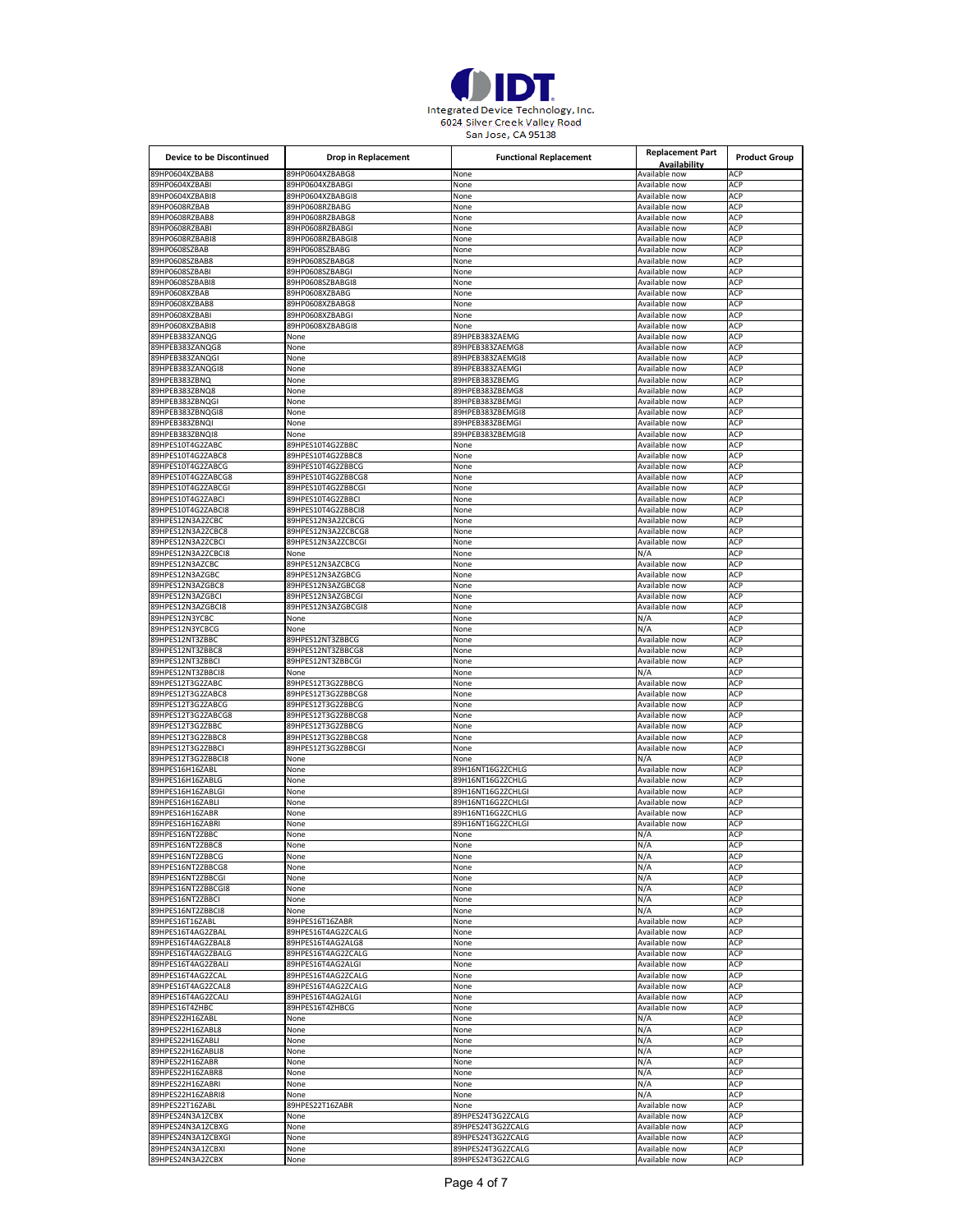

| <b>Device to be Discontinued</b> | <b>Drop in Replacement</b>              | <b>Functional Replacement</b> | <b>Replacement Part</b><br>Availability | <b>Product Group</b> |
|----------------------------------|-----------------------------------------|-------------------------------|-----------------------------------------|----------------------|
| 89HPES24N3A2ZCBXG                | None                                    | 89HPES24T3G2ZCALG             | Available now                           | ACP                  |
| 89HPES24N3A2ZCBXGI               | None                                    | 89HPES24T3G2ZCALG             | Available now                           | ACP                  |
| 89HPES24N3A2ZCBXI                | None                                    | 89HPES24T3G2ZCALG             | Available now                           | ACP                  |
| 89HPES24N3AZCBX                  | None                                    | 89HPES24T3G2ZCALG             | Available now                           | ACP                  |
| 89HPES24N3AZCBXG                 | None                                    | 89HPES24T3G2ZCALG             | Available now                           | ACP                  |
| 89HPES24N3AZGBX                  | None                                    | 89HPES24T3G2ZCALG             | Available now                           | ACP                  |
| 89HPES24N3AZGBXG                 | None                                    | 89HPES24T3G2ZCALG             | Available now                           | ACP                  |
| 89HPFS24N3YCBX                   | None                                    | 89HPES24T3G2ZCALG             | Available now                           | ACP                  |
| 89HPES24N3YCBXG                  | None                                    | 89HPES24T3G2ZCALG             | Available now                           | ACP                  |
| 89HPES24N3YDBX                   | None                                    | 89HPES24T3G2ZCALG             | Available now                           | ACP                  |
| 89HPES24N3YDBXG                  | None                                    | 89HPES24T3G2ZCALG             | Available now                           | ACP                  |
| 89HPES24NT3ZBBX                  | None                                    | None                          | N/A                                     | ACP                  |
| 89HPES24NT3ZBBXG                 | None                                    | None                          | N/A                                     | ACP                  |
| 89HPES24NT3ZBBXGI                | None                                    | None                          | N/A                                     | ACP                  |
| 89HPES24NT3ZBBXI                 | None                                    | None                          | N/A                                     | ACP                  |
| 89HPES24T3G2ZBAL                 | 89HPES24T3G2ZCALG                       | None                          | Available now                           | ACP                  |
| 89HPES24T3G2ZBAL8                | 89HPES24T3G2ZCALG8                      | None                          | Available now                           | ACP                  |
| 89HPES24T3G2ZBALG                | 89HPES24T3G2ZCALG                       | None                          | Available now                           | ACP                  |
| 89HPES24T3G2ZBALG8               | 89HPES24T3G2ZCALG8                      | None                          | Available now                           | ACP                  |
| 89HPES24T3G2ZBALG                | 89HPES24T3G2ZCALGI                      | None                          | Available now                           | ACP                  |
| 89HPES24T3G2ZBALI                | 89HPES24T3G2ZCALGI                      | None                          | Available now                           | ACP                  |
| 89HPES24T3G2ZBALI8               | 89HPES24T3G2ZCALGI                      | None                          | Available now                           | ACP                  |
| 89HPES24T3G2ZBBL                 | 89HPES24T3G2ZCALG                       | None                          | Available now                           | ACP                  |
| 89HPES24T3G2ZBBL8                | 89HPES24T3G2ZCALG8                      | None                          | Available now                           | ACP                  |
| 89HPES24T3G2ZBBLG                |                                         | None                          | Available now                           | ACP                  |
| 89HPES24T3G2ZBBLG8               | 89HPES24T3G2ZCALG<br>89HPES24T3G2ZCALG8 |                               | Available now                           | ACP                  |
| 89HPES24T3G2ZBBLGI               | 89HPES24T3G2ZCALGI                      | None                          | Available now                           | ACP                  |
| 89HPES24T3G2ZBBLI                |                                         | None                          |                                         |                      |
|                                  | 89HPES24T3G2ZCALGI                      | None                          | Available now                           | ACP                  |
| 89HPES24T3G2ZBBLI8               | None                                    | None                          | N/A                                     | ACP                  |
| 89HPES24T3G2ZCAL                 | 89HPES24T3G2ZCALG                       | None                          | Available now                           | ACP                  |
| 89HPES24T3G2ZCAL8                | 89HPES24T3G2ZCALG8                      | None                          | Available now                           | ACP                  |
| 89HPES24T3G2ZCALI                | 89HPES24T3G2ZCALGI                      | None                          | Available now                           | ACP                  |
| 89HPES24T3G2ZCALI8               | None                                    | None                          | N/A                                     | ACP                  |
| 89HPES24T3G2ZEALG                | 89HPES24T3G2ZCALG                       | None                          | Available now                           | ACP                  |
| 89HPES24T3G2ZFALG                | 89HPES24T3G2ZCALG                       | None                          | Available now                           | ACP                  |
| 89HPES24T61ZCBX                  | None                                    | 89HPES24T6G2ZCALG             | Available now                           | ACP                  |
| 89HPES24T61ZCBXG                 | None                                    | 89HPES24T6G2ZCALG             | Available now                           | ACP                  |
| 89HPES24T61ZCBXGI                | None                                    | 89HPES24T6G2ZCALGI            | Available now                           | ACP                  |
| 89HPES24T61ZCBXI                 | None                                    | 89HPES24T6G2ZCALGI            | Available now                           | ACP                  |
| 89HPES24T6G2ZBAL                 | 89HPES24T6G2ZCALG                       | None                          | Available now                           | ACP                  |
| 89HPES24T6G2ZBAL8                | 89HPES24T6G2ZCALG8                      | None                          | Available now                           | ACP                  |
| 89HPES24T6G2ZBALG                | 89HPES24T6G2ZCALG                       | None                          | Available now                           | ACP                  |
| 89HPES24T6G2ZBALG8               | 89HPES24T6G2ZCALG8                      | None                          | Available now                           | ACP                  |
| 89HPES24T6G2ZBALGI               | 89HPES24T6G2ZCALGI                      | None                          | Available now                           | ACP                  |
| 89HPES24T6G2ZBALI                | 89HPES24T6G2ZCALGI                      | None                          | Available now                           | ACP                  |
| 89HPES24T6G2ZBALI8               | 89HPES24T6G2ZCALGI                      | None                          | Available now                           | ACP                  |
| 89HPES24T6G2ZBBL                 | None                                    | 89HPES24T6G2ZCALG             | Available now                           | ACP                  |
| 89HPES24T6G2ZBBL8                | None                                    | 89HPES24T6G2ZCALG8            | Available now                           | ACP                  |
| 89HPES24T6G2ZBBLG                | None                                    | 89HPES24T6G2ZCALG             | Available now                           | ACP                  |
| 89HPES24T6G2ZBBLG8               | None                                    | 89HPES24T6G2ZCALG8            | Available now                           | ACP                  |
| 89HPES24T6G2ZBBLGI               | None                                    | 89HPES24T6G2ZCALGI            | Available now                           | ACP                  |
| 89HPES24T6G2ZBBLI                | None                                    | 89HPES24T6G2ZCALGI            | Available now                           | ACP                  |
| 89HPES24T6G2ZBBLI8               | None                                    | None                          | N/A                                     | ACP                  |
| 89HPES24T6G2ZCAL                 | 89HPES24T6G2ZCALG                       | None                          | Available now                           | ACP                  |
| 89HPES24T6G2ZCAL8                | 89HPES24T6G2ZCALG8                      | None                          | Available now                           | ACP                  |
| 89HPES24T6G2ZCALI                | 89HPES24T6G2ZCALGI                      | None                          | Available now                           | ACP                  |
| 89HPES24T6G2ZCALI8               | 89HPES24T6G2ZCALGI                      | None                          | Available now                           | ACP                  |
| 89HPES24T6ZCBX                   | None                                    | 89HPES24T6G2ZCALG             | Available now                           | ACP                  |
| 89HPES24T6ZCBXG                  | None                                    | 89HPES24T6G2ZCALG             | Available now                           | ACP                  |
| 89HPES24T6ZGBX                   | None                                    | 89HPES24T6G2ZCALG             | Available now                           | ACP                  |
| 89HPES24T6ZGBXG                  | None                                    | 89HPES24T6G2ZCALG             | Available now                           | ACP                  |
| 39HPES32H8ZAAL                   | von                                     | 89H32H8G2ZCBLG                | Available no                            |                      |
| 89HPES32H8ZAALI                  | None                                    | 89H32H8G2ZCBLGI               | Available now                           | ACP                  |
| 89HPES32H8ZAAR                   | None                                    | 89H32H8G2ZCBLG                | Available now                           | ACP                  |
| 89HPES32H8ZAARI                  | None                                    | 89H32H8G2ZCBLGI               | Available now                           | ACP                  |
| 89HPES32T8ZHBX                   | None                                    | 89H32H8G2ZCBLG                | Available now                           | ACP                  |
| 89HPES32T8ZHBXG                  | None                                    | 89H32H8G2ZCBLG                | Available now                           | ACP                  |
| 89HPES33H13ZABL                  | None                                    | None                          | N/A                                     | ACP                  |
| 89HPES33H13ZABLI                 | None                                    | None                          | N/A                                     | ACP                  |
| 89HPES33H13ZABR                  | None                                    | None                          | N/A                                     | ACP                  |
| 89HPES33H13ZABRI                 | None                                    | None                          | N/A                                     | ACP                  |
| 89HPES34H16ZABL                  | 89HPES34H16ZABLG                        | None                          | Available now                           | ACP                  |
| 89HPES34H16ZABLI                 | 89HPES34H16ZABLGI                       | None                          | Available now                           | ACP                  |
| 89HPES34T16ZABL                  | 89HPES34T16ZABR                         | None                          | Available now                           | ACP                  |
| 89HPES3T3ZBBC                    | 89HPES3T3ZBBCG                          | None                          | Available now                           | ACP                  |
| 89HPES3T3ZBBC8                   | 89HPES3T3ZBBCG8                         | None                          | Available now                           | ACP                  |
| 89HPES3T3ZBBCI                   | 89HPES3T3ZBBCGI                         | None                          | Available now                           | ACP                  |
| 89HPES3T3ZBBCI8                  | 89HPES3T3ZBBCGI8                        | None                          | Available now                           | ACP                  |
| 89HPES3T3ZBNQG                   | None                                    | 89HPES3T3ZBBCG                | Available now                           | ACP                  |
| 89HPES3T3ZBNQG8                  | None                                    | 89HPES3T3ZBBCG8               | Available now                           | ACP                  |
| 89HPES3T3ZBNQGI                  | None                                    | 89HPES3T3ZBBCGI               | Available now                           | ACP                  |
| 89HPES3T3ZBNQGI8                 | None                                    | 89HPES3T3ZBBCGI8              | Available now                           | ACP                  |
|                                  |                                         |                               |                                         |                      |
| 89HPES48H12ZABL                  | 89HPES48H12ZABLG                        | None                          | Available now                           | ACP                  |
| 89HPES48H12ZABLI                 | 89HPES48H12ZABLGI                       | None                          | Available now                           | ACP                  |
| 89HPES48T12ZABL                  | 89HPES48T12ZABR                         | None                          | Available now                           | ACP                  |
| 89HPES48T12ZABLI                 | 89HPES48T12ZABRI                        | None                          | Available now                           | ACP                  |
| 89HPES4T4G2ZBAL                  | 89HPES4T4G2ZCALG                        | None                          | Available now                           | ACP                  |
| 89HPES4T4G2ZBAL8                 | 89HPES4T4G2ZCALG8                       | None                          | Available now                           | ACP                  |
| 89HPES4T4G2ZBALG                 | 89HPES4T4G2ZCALG                        | None                          | Available now                           | ACP                  |
| 89HPES4T4G2ZBALG8                | 89HPES4T4G2ZCALG8                       | None                          | Available now                           | ACP                  |
| 89HPES4T4G2ZBALGI                | 89HPES4T4G2ZCALGI                       | None                          | Available now                           | ACP                  |
| 89HPES4T4G2ZBALGI8               | 89HPES4T4G2ZCALGI8                      | None                          | Available now                           | ACP                  |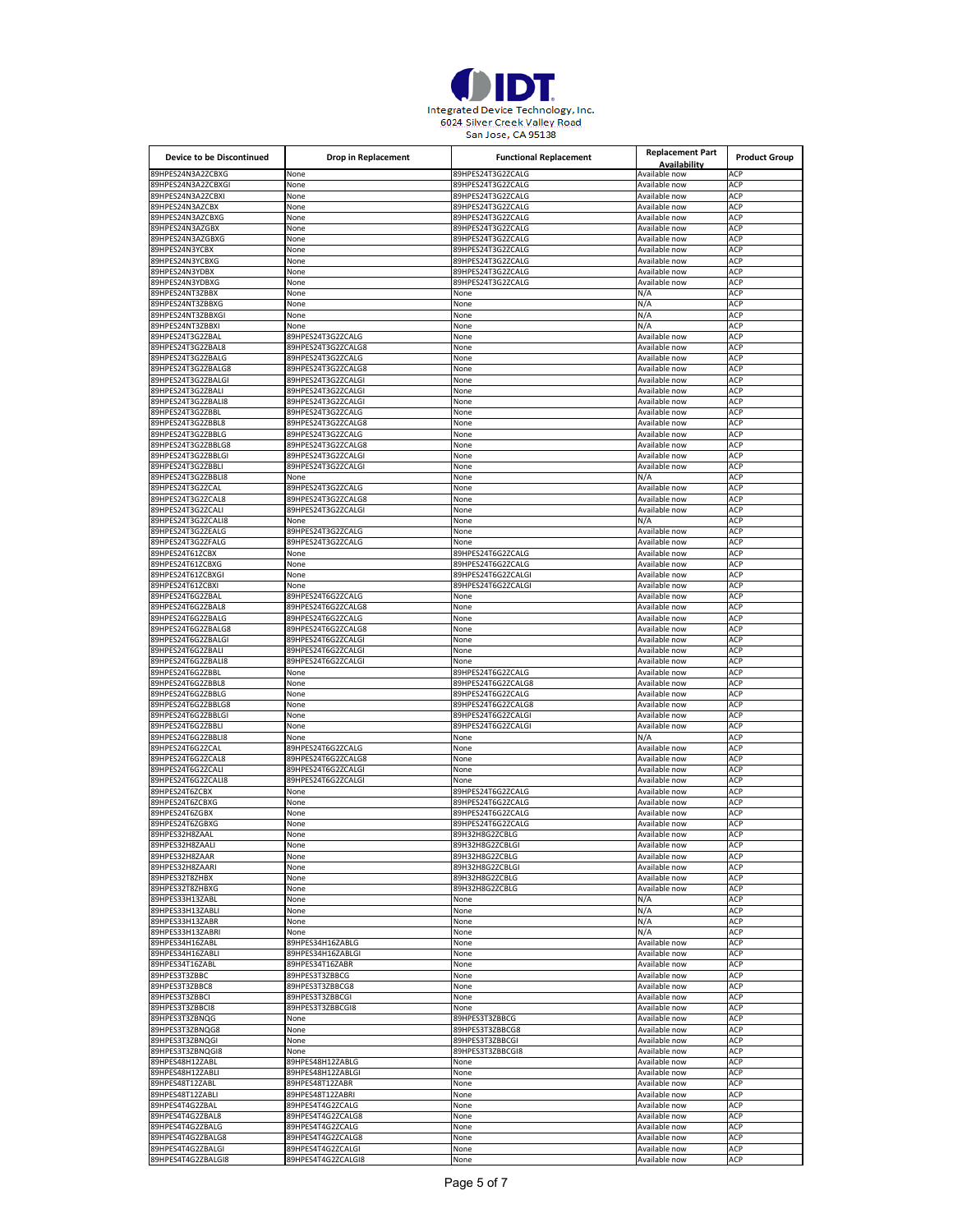

| Device to be Discontinued        | <b>Drop in Replacement</b>         | <b>Functional Replacement</b> | <b>Replacement Part</b><br>Availability | <b>Product Group</b> |
|----------------------------------|------------------------------------|-------------------------------|-----------------------------------------|----------------------|
| 89HPES4T4G2ZBALI                 | 89HPES4T4G2ZCALGI                  | None                          | Available now                           | ACP                  |
| 89HPES4T4G2ZBALI8                | 89HPES4T4G2ZCALGI8                 | None                          | Available now                           | ACP                  |
| 39HPES4T4G2ZCAL                  | 89HPES4T4G2ZCALG                   | None                          | Available now                           | ACP                  |
| 89HPES4T4G2ZCAL8                 | 89HPES4T4G2ZCALG8                  | None                          | Available now                           | ACP                  |
| 89HPES4T4G2ZCALI                 | 89HPES4T4G2ZCALGI                  | None                          | Available now                           | ACP                  |
| 89HPES4T4G2ZCALI8                | 89HPES4T4G2ZCALGI8                 | None                          | Available now                           | ACP                  |
| 89HPES4T4ZBBC                    | 89HPES4T4ZBBCG                     | None                          | Available now                           | ACP                  |
| 89HPES4T4ZBBC8                   | 89HPES4T4ZBBCG8                    | None                          | Available now                           | ACP                  |
| 89HPES4T4ZBBC                    | 89HPES4T4ZBBCGI                    | None                          | Available now                           | ACP                  |
| 89HPES4T4ZBBCI8                  | 89HPES4T4ZBBCGI8                   | None                          | Available now                           | ACP                  |
| 89HPES5T5ZBBC                    | 89HPES5T5ZBBCG                     | None                          | Available now                           | ACP<br>ACP           |
| 89HPES5T5ZBBC8<br>89HPES5T5ZBBCI | 89HPES5T5ZBBCG8<br>89HPES5T5ZBBCGI | None                          | Available now<br>Available now          | ACP                  |
| 89HPES5T5ZBBCI8                  |                                    | None                          |                                         |                      |
|                                  | 89HPES5T5ZBBCGI8                   | None                          | Available now                           | ACP                  |
| 89HPES64H16ZABL                  | 89HPES64H16ZABLG                   | None                          | Available now                           | ACP                  |
| 89HPES64H16ZABLI                 | 89HPES64H16ZABLGI                  | None                          | Available now                           | ACP                  |
| 89HPES6T5ZBBC                    | 89HPES6T5ZBBCG                     | None                          | Available now                           | ACP                  |
| 89HPES6T5ZBBC8                   | 89HPES6T5ZBBCG8                    | None                          | Available now                           | ACP                  |
| 89HPES6T5ZBBCI                   | 89HPES6T5ZBBCGI                    | None                          | Available now                           | ACP                  |
| 89HPES6T5ZBBCI8                  | 89HPES6T5ZBBCGI8                   | None                          | Available now                           | ACP                  |
| 89HPES6T6G2ZCAL                  | 89HPES6T6G2ZCALG                   | None                          | Available now                           | ACP                  |
| 89HPES6T6G2ZCAL8                 | 89HPES6T6G2ZCALG8                  | None                          | Available now                           | ACP                  |
| 89HPES6T6G2ZCALI                 | 89HPES6T6G2ZCALGI                  | None                          | Available now                           | ACP                  |
| 89HPES6T6G2ZCALI8                | 89HPES6T6G2ZCALGI8                 | None                          | Available now                           | ACP                  |
| 89HPES8NT2ZBBC                   | None                               | None                          | N/A                                     | ACP                  |
| 89HPES8NT2ZBBC8                  | None                               | None                          | N/A                                     | ACP                  |
| 89HPES8NT2ZBBCG                  | None                               | None                          | N/A                                     | ACP                  |
| 89HPES8NT2ZBBCG8                 | None                               | None                          | N/A                                     | ACP                  |
| 89HPES8NT2ZBBCGI                 | None                               | None                          | N/A                                     | ACP                  |
| 89HPES8NT2ZBBCGI8                | None                               | None                          | N/A                                     | ACP                  |
| 39HPES8NT2ZBBCI                  | None                               | None                          | N/A                                     | ACP                  |
| 89HPES8NT2ZBBCI8                 | None                               | None                          | N/A                                     | ACP                  |
| 89HPES8T5AZBBC                   | 89HPES8T5AZBBCG                    | None                          | Available now                           | ACP                  |
| 89HPES8T5AZBBC8                  | 89HPES8T5AZBBCG8                   | None                          | Available now                           | ACP                  |
| 89HPES8T5AZBBCI                  | 89HPES8T5AZBBCGI                   | None                          | Available now                           | ACP                  |
| 89HPES8T5AZBBCI8                 | 89HPES8T5AZBBCGI8                  | None                          | Available now                           | ACP                  |
| 89HRM24NT24G2ZBHL                | None                               | None                          | N/A                                     | ACP                  |
| 89HRM24NT24G2ZBHL8               | None                               | None                          | N/A                                     | ACP                  |
| 89HRM24NT24G2ZBHLI               | None                               | None                          | N/A                                     | ACP                  |
| 89HRM24NT24G2ZCHL                | None                               | None                          | N/A                                     | ACP                  |
| 89HRM24NT24G2ZCHL8               | None                               | None                          | N/A                                     | ACP                  |
| 89HRM24NT24G2ZCHLI               | None                               | None                          | N/A                                     | ACP                  |
| 89HT0808PYBAB                    | 89HT0808PYBABG                     |                               | Available now                           | ACP                  |
| 89HT0808PYBAB8                   | 89HT0808PYBABG8                    | None                          | Available now                           | ACP                  |
| 89HT0808PYBABI                   | 89HT0808PYBABGI                    | None                          | Available now                           | ACP                  |
|                                  |                                    | None                          |                                         |                      |
| 89HT0808PYBABI8                  | 89HT0808PYBABGI8                   | None                          | Available now                           | ACP                  |
| 89HT0808PYDAB                    | 89HT0808PYDABG                     | None                          | Available now                           | ACP                  |
| 89HT0808PYDAB8                   | 89HT0808PYDABG8                    | None                          | Available now                           | ACP                  |
| 89HT0808PYDABI                   | 89HT0808PYDABGI                    | None                          | Available now                           | ACP                  |
| 89HT0808PYDABI8                  | 89HT0808PYDABGI8                   | None                          | Available now                           | ACP                  |
| 89HT0808PZAAB                    | 89HT0808PYBABG                     | None                          | Available now                           | ACP                  |
| 89HT0808PZAAB8                   | 89HT0808PYBABG8                    | None                          | Available now                           | ACP                  |
| 89HT0808PZAABG                   | 89HT0808PYBABG                     | None                          | Available now                           | ACP                  |
| 89HT0808PZAABG8                  | 89HT0808PYBABG8                    | None                          | Available now                           | ACP                  |
| 89HT0808PZAABI                   | 89HT0808PYBABGI                    | None                          | Available now                           | ACP                  |
| 39HT0808PZAABI8                  | 89HT0808PYBABGI8                   | None                          | Available now                           | ACP                  |
| 89HT0816PPTBCG                   | None                               | None                          | N/A                                     | ACP                  |
| 89HT0816PPTBCG8                  | None                               | None                          | N/A                                     | ACP                  |
| 89HT0816PYBBC                    | 89HT0816PYBBCG                     | None                          | Available now                           | ACP                  |
| 89HT0816PYBBC8                   | 89HT0816PYBBCG8                    | None                          | Available now                           | ACP                  |
| 89HT0816PYBBCI                   | 89HT0816PYBBCGI                    | None                          | Available now                           | ACP                  |
| 9HT0816PYBBCI8                   | 39HT0816PYBBCGI8                   | vone                          | wanabie no                              |                      |
| 89HT0816PYDBC                    | 89HT0816PYDBCG                     | None                          | Available now                           | ACP                  |
| 89HT0816PYDBC8                   | 89HT0816PYDBCG8                    | None                          | Available now                           | ACP                  |
| 89HT0816PYDBCI                   | 89HT0816PYDBCGI                    | None                          | Available now                           | ACP                  |
| 89HT0816PYDBCI8                  | 89HT0816PYDBCGI8                   | None                          | Available now                           | ACP                  |
| 89HT0816PZABC                    | 89HT0816PYBBCG                     | None                          | Available now                           | ACP                  |
| 89HT0816PZABC8                   | 89HT0816PYBBCG8                    | None                          | Available now                           | ACP                  |
| 89HT0816PZABCG                   | 89HT0816PYBBCG                     | None                          | Available now                           | ACP                  |
| 89HT0816PZABCG8                  | 89HT0816PYBBCG8                    | None                          | Available now                           | ACP                  |
| 89HT0816PZABCI                   | 89HT0816PYBBCGI                    | None                          | Available now                           | ACP                  |
| 89HT0816PZABCI8                  | 89HT0816PYBBCGI8                   | None                          | Available now                           | ACP                  |
| 89HVS3224G2ZCHL                  | 89HVS3224G2ZCHLG                   | None                          | Available now                           | ACP                  |
| 89HVS3224G2ZCHL8                 | 89HVS3224G2ZCHLG8                  | None                          | Available now                           | ACP                  |
| 89HVS3224G2ZCHLI                 | 89HVS3224G2ZCHLGI                  | None                          | Available now                           | ACP                  |
| 89HVS3224G2ZCHLI8                | 89HVS3224G2ZCHLGI8                 | None                          | Available now                           | ACP                  |
| 8N3S271KC-0029CDI                | None                               | None                          | N/A                                     | <b>NET</b>           |
| 8N3S271KC-0029CDI8               | None                               | None                          | N/A                                     | <b>NET</b>           |
| 8T39S10NLGI                      | 8T39S11ANLGI                       | None                          | Available now                           | <b>NET</b>           |
| 8T39S10NLGI8                     | 8T39S11ANLGI8                      | None                          | Available now                           | <b>NET</b>           |
| 8T39S11NLGI                      | 8T39S11ANLGI                       | None                          | Available now                           | <b>NET</b>           |
| 8T39S11NLGI8                     | 8T39S11ANLGI8                      | None                          | Available now                           | <b>NET</b>           |
| 9110-02ACS14LF                   | None                               | None                          | N/A                                     | MMT                  |
| 9110-02ACS14LFT                  | None                               | None                          | N/A                                     | <b>MMT</b>           |
| 9EPRS488CKLF                     | None                               | None                          | N/A                                     | MMT                  |
| 9EPRS488CKLFT                    | None                               | None                          | N/A                                     | MM <sub>1</sub>      |
| AMC70K2000                       | None                               |                               | N/A                                     | <b>RIS</b>           |
| AMCDC80KSBR200                   | None                               | None                          |                                         | <b>RIS</b>           |
|                                  |                                    | None                          | N/A                                     |                      |
| EVC1570K2000                     | None                               | None                          | N/A                                     | <b>RIS</b>           |
| EVC1580KSW0001                   | None                               | None                          | N/A                                     | <b>RIS</b>           |
| EVC2080KSW0001                   | None                               | None                          | N/A                                     | <b>RIS</b>           |
| EVC80KSW0002                     | None                               | None                          | N/A                                     | <b>RIS</b>           |